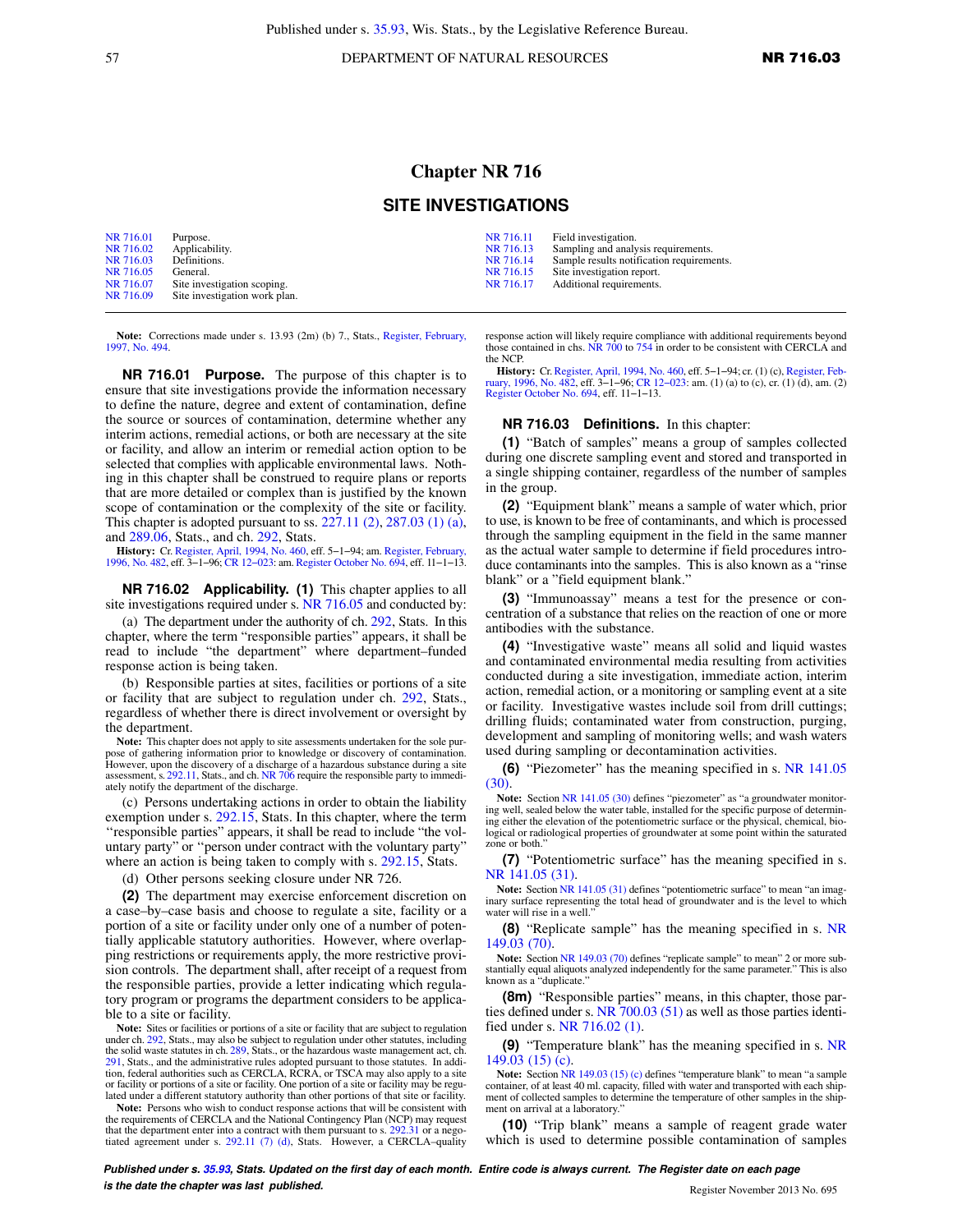from volatile organic chemicals while in transit to and from the laboratory.

**(11)** "Water table observation well" has the meaning specified in s. [NR 141.05 \(46\)](https://docs.legis.wisconsin.gov/document/administrativecode/NR%20141.05(46)).

Note: Section [NR 141.05 \(46\)](https://docs.legis.wisconsin.gov/document/administrativecode/NR%20141.05(46)) defines "water table observation well" to mean "any groundwater monitoring well, in which the screen or open borehole intersects a water table, which is installed for the specific purpose of determining either the ele-<br>vation of the water table or the physical, chemical, biological or radiological prop-<br>erties of groundwater at the water table or bo

**History:** Cr. [Register, April, 1994, No. 460](https://docs.legis.wisconsin.gov/document/register/460/B/toc), eff. 5–1–94; correction in (10) made under s. 13.93 (2m) (b) 7., Stats., [Register, January, 2001, No. 541;](https://docs.legis.wisconsin.gov/document/register/541/B/toc) CR 12–023: am. (2), r. (5), am. (8), cr. (8m), am. (9), (10) Registe

**NR 716.05 General. (1)** When site–specific or facility–specific information indicates that soil, sediment, groundwater, surface water, air or other environmental media at a site or facility may have become contaminated, persons identified under sub. NR 716.02 (1) shall conduct a site investigation consistent with this chapter. Unless sub.  $(2)$  is applicable, responsible parties shall use the factors in s. [NR 708.09 \(1\) \(a\)](https://docs.legis.wisconsin.gov/document/administrativecode/NR%20708.09(1)(a)) to [\(n\)](https://docs.legis.wisconsin.gov/document/administrativecode/NR%20708.09(1)(n)) and [\(2\) \(a\)](https://docs.legis.wisconsin.gov/document/administrativecode/NR%20708.09(2)(a)) to [\(c\)](https://docs.legis.wisconsin.gov/document/administrativecode/NR%20708.09(2)(c)) to determine whether or not a site investigation is necessary.

**(2)** A site investigation is not required of the responsible parties at a site or facility, if:

(a) After notification to the department of a hazardous substance discharge in accordance with ch. [NR 706](https://docs.legis.wisconsin.gov/document/administrativecode/ch.%20NR%20706), the department determines that no further action is required of the responsible parties, based on the factors in s. [NR 708.09 \(1\)](https://docs.legis.wisconsin.gov/document/administrativecode/NR%20708.09(1)) and [\(2\).](https://docs.legis.wisconsin.gov/document/administrativecode/NR%20708.09(2))

(b) After completion of an immediate action, the department determines that no further action is required of the responsible parties, based on the factors in s. [NR 708.09 \(1\)](https://docs.legis.wisconsin.gov/document/administrativecode/NR%20708.09(1)) and [\(2\).](https://docs.legis.wisconsin.gov/document/administrativecode/NR%20708.09(2))

**Note:** The appropriate review fee specified in ch. [NR 749](https://docs.legis.wisconsin.gov/document/administrativecode/ch.%20NR%20749) must accompany any

request for the department to review a specific document.<br> **History:** Cr. [Register, April, 1994, No. 460](https://docs.legis.wisconsin.gov/document/register/460/B/toc), eff. 5–1–94; am. (2) (a), Register, Feb[ruary, 1997, No. 494](https://docs.legis.wisconsin.gov/document/register/494/B/toc), eff. 3–1–97; emerg. am. (1), eff. 5–18–00; am. (1), Reg [January, 2001, No. 541](https://docs.legis.wisconsin.gov/document/register/541/B/toc), eff. 2−1−01; correction in (1) made under s. 13.93 (2m) (b) 7., Stats., [Register, January, 2001, No. 541](https://docs.legis.wisconsin.gov/document/register/541/B/toc); [CR 12−023:](https://docs.legis.wisconsin.gov/document/cr/2012/23) am. (1) [Register October No.](https://docs.legis.wisconsin.gov/document/register/694/B/toc) [694](https://docs.legis.wisconsin.gov/document/register/694/B/toc), eff. 11−1−13.

**NR 716.07 Site investigation scoping.** Prior to conducting the field component of a site investigation required under s. [NR 716.05,](https://docs.legis.wisconsin.gov/document/administrativecode/NR%20716.05) responsible parties shall evaluate all of the following relevant items, considering the location of the site or facility, to ensure that the scope and detail of the field investigation are appropriate to the complexity of the site or facility:

**(1)** History of the site or facility, including industrial, commercial or other land uses that may have been associated with one or more hazardous substance discharges at the site or facility.

**(2)** Knowledge of the type of contamination and the amount of the contamination.

**(3)** History of previous hazardous substance discharges or environmental pollution.

**(4)** Environmental media affected or potentially affected by the contamination.

**(5)** Location of the site or facility, and its proximity to other sources of contamination.

**(6)** Need for permission from property owners to allow access to the site or facility and to adjacent or nearby properties.

**(7)** Potential or known impacts to receptors, including public and private water supplies; buildings and other cultural features; and utilities or other subsurface improvements. This evaluation shall include mapping the location of all water supply wells within a 1,200− foot radius of the outermost edge of contamination.

**(8)** Potential for impacts to any of the following:

(a) Species, habitat or ecosystems sensitive to the contamination.

(b) Wetlands, especially those in areas of special natural resource interest as designated in s. [NR 103.04](https://docs.legis.wisconsin.gov/document/administrativecode/NR%20103.04).

(c) Outstanding resource waters and exceptional resource waters as defined in ss. [NR 102.10](https://docs.legis.wisconsin.gov/document/administrativecode/NR%20102.10) and [102.11.](https://docs.legis.wisconsin.gov/document/administrativecode/NR%20102.11)

(d) Sites or facilities of historical or archaeological significance.

**Note:** Information on sites or facilities of historical or archeological significance may be found at the following State Historical Society websites: Wisconsin National Register of Historic Places: [http://preview.wisconsinhisto-](http://preview.wisconsinhistory.org/Content.aspx?dsNav=Nrc:id-4294966367)

[ry.org/Content.aspx?dsNav=Nrc:id−4294966367,](http://preview.wisconsinhistory.org/Content.aspx?dsNav=Nrc:id-4294966367)N:4294966612&dsNavOnly=N:4294966362

Office of the State Archeologist: [http://www.wisconsinhistory.org/archaeology/](http://www.wisconsinhistory.org/archaeology/osa/) [osa/](http://www.wisconsinhistory.org/archaeology/osa/).

**(9)** Potential interim and remedial actions applicable to the site or facility and the contamination.

**(10)** Immediate or interim actions already taken or in progress, including any evaluations made of whether an interim action is needed at the site or facility.

**(11)** Any other items, including climatological conditions and background water or soil quality information, that may affect the scope or conduct of the site investigation.

**(12)** The need to gather data to determine the hydraulic conductivity of materials where contaminated groundwater is found.

**History:** Cr. [Register, April, 1994, No. 460](https://docs.legis.wisconsin.gov/document/register/460/B/toc), eff. 5–1–94; emerg. cr. (12), eff.<br>5–18-00; cr. (12), [Register, January, 2001, No. 541](https://docs.legis.wisconsin.gov/document/register/541/B/toc), eff. 2–1–01; CR 12–023: renum.<br>(8) (b) to (e) to (8) (a) to (d), am. (12) Register Octo

**NR 716.09 Site investigation work plan. (1)** GEN-ERAL. Unless otherwise directed by the department, in cases where a site investigation is required under s. [NR 716.05](https://docs.legis.wisconsin.gov/document/administrativecode/NR%20716.05), responsible parties shall submit a work plan to the department within 60 days of receiving notification that a site investigation is required, describing the intended scope and conduct of a field investigation. One paper copy and one electronic copy of the plan shall be submitted to the department, unless otherwise directed by the department, in accordance with s. [NR 700.11 \(3g\)](https://docs.legis.wisconsin.gov/document/administrativecode/NR%20700.11(3g)).

**Note:** Guidance for Electronic Submittals for the GIS Registry outlines how electronic copies should be submitted in the Adobe Portable Document Format (PDF) on optical disk media. This guidance can be accessed at [http://dnr.wi.gov/files/PDF/](http://dnr.wi.gov/files/PDF/pubs/rr/RR690.pdf) [pubs/rr/RR690.pdf.](http://dnr.wi.gov/files/PDF/pubs/rr/RR690.pdf)

**(2)** CONTENTS. The work plan shall include all of the following information, unless otherwise directed by the department:

(a) Site name, address, and location by quarter–quarter section, township, range and county, and the location information specified in s. [NR 716.15 \(5\) \(d\).](https://docs.legis.wisconsin.gov/document/administrativecode/NR%20716.15(5)(d))

**Note:** Section [NR 716.15 \(5\) \(d\)](https://docs.legis.wisconsin.gov/document/administrativecode/NR%20716.15(5)(d)) requires submittal of Wisconsin Transverse Mercator (WTM) coordinates.

(b) Name and address of the responsible party or parties, and name and address of all consultants or contractors involved in the response action.

(c) Site location map, consisting of the applicable portion of a 1:24,000−scale topographic quadrangle published by the United States geological survey with the name of the quadrangle indicated, and a site layout map to approximate scale depicting the layout of buildings, roads, discharge location and other relevant features of the site.

(d) Information gathered during scoping of the project, including the applicable items in s. [NR 716.07.](https://docs.legis.wisconsin.gov/document/administrativecode/NR%20716.07)

(e) Basic information on the physiographical and geological setting of the site necessary to choose sampling methods and locations, including:

1. The existing topography, including prominent topographic features

2. The surface water drainage patterns and significant hydrologic features, such as surface waters, springs, surface water drainage basins, divides, wetlands and whether the site lies within a floodplain or floodway.

3. Texture and classification of surficial soils.

4. General nature and distribution of geologic materials, including the thickness and type of unconsolidated materials and the type and nature of bedrock.

5. General hydrogeologic information.

6. Potential hazardous substance migration pathways.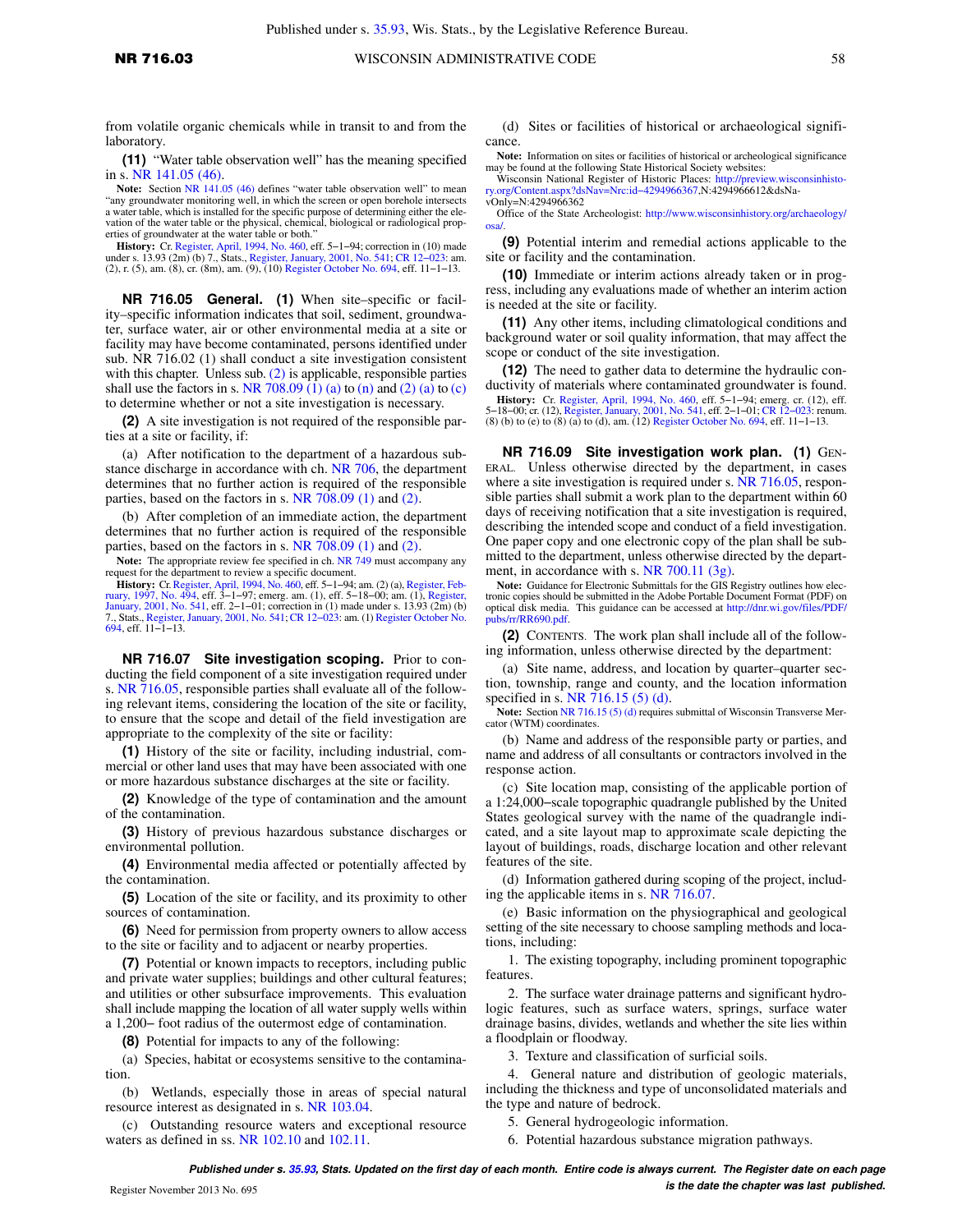(f) Sampling and analysis strategy to be used during the field investigation, including:

1. A description of the investigative techniques to be used to characterize the site or facility.

2. Identification on a site layout map of the locations, both planimetric and vertical, from which samples of environmental media will be obtained. Where locations cannot be specified in advance, the work plan shall include a description of the strategy to be used for determining these locations in the field.

3. A description of sampling methods to be used, including methods for collecting, preserving and delivering samples, and leak detection methods.

4. An itemization of the parameters for which samples will be analyzed, as well as the analytical methods to be used and their method detection limits.

5. A description of quality control and quality assurance procedures to be used per sampling method, including the items specified in s. [NR 716.13.](https://docs.legis.wisconsin.gov/document/administrativecode/NR%20716.13)

6. A description of the procedures to be used to prevent cross− contamination among samples.

7. A description of the type of investigative wastes that will be generated during the site investigation and how they will be collected, stored, transported and treated or disposed of.

8. A discussion of how the sampling and analysis results will be related to results of any previous investigations at the site or facility, and how the results will be used to determine the degree and extent of the contamination and the selection of a remedial action option including, where appropriate, natural attenuation.

(g) A description of other procedures to be used for site management, including erosion control and repair of structural, soil, or ground disturbance.

(h) A schedule for conducting the field investigation and reporting the results to the department.

**(3)** DEPARTMENT REVIEW OF SUBMITTED WORK PLANS. (a) The department may instruct responsible parties to proceed without departmental review of work plans submitted under this section.

(b) Responsible parties that are not instructed to proceed under par. [\(a\)](https://docs.legis.wisconsin.gov/document/administrativecode/NR%20716.09(3)(a)) shall wait before initiating the field investigation until the department has approved or conditionally approved the work plan, except that if the department has not reviewed the work plan within 30 days after its receipt by the department, the responsible parties shall proceed with the field investigation.

(c) If the department disapproves a work plan submitted under this section, the department shall provide to the responsible parties, in writing, the basis for disapproval and a deadline for providing a revised work plan.

(d) The lack of a response from the department, after the department's receipt of a work plan, may not be construed to mean that the department has approved the work plan.

**Note:** The department will only provide an approval if a review was requested, and the appropriate fee was submitted.

**History:** Cr. [Register, April, 1994, No. 460,](https://docs.legis.wisconsin.gov/document/register/460/B/toc) eff. 5–1–94; r. and recr. (1), r. (3) (e), [Register, April, 1995, No. 472](https://docs.legis.wisconsin.gov/document/register/472/B/toc), eff. 5–1–95; CR 12–023: am. (1), (2) (a), (f) 3., 5., 8., (g), (3) (b) [Register October No. 694](https://docs.legis.wisconsin.gov/document/register/694/B/toc), eff. 11−1−13.

**NR 716.11 Field investigation. (1)** Responsible parties shall conduct a field investigation as part of each site investigation required under this chapter, unless the department directs otherwise.

**(2)** The field investigation shall be conducted in accordance with a work plan approved or conditionally approved by the department, unless the department has directed the responsible parties to proceed with a field investigation without department review of the investigation work plan.

**(2g)** The field investigation shall be initiated within 90 days of submittal of the work plan.

**(2r)** In cases where the responsible party pays a fee for department review of the work plan, the field investigation shall be initiated within 60 days after department approval of the work plan.

**Note:** The intent of this subsection is to be able to measure that progress is being made toward conducting a site investigation. Initiation may include preparatory measures to conducting the actual fieldwork.

**(3)** The purposes of the field investigation shall be to:

(a) Determine the nature, degree and extent, both areal and vertical, of the hazardous substances or environmental pollution in all affected media.

(b) Provide sufficient information to permit evaluation of interim options pursuant to ch. [NR 708](https://docs.legis.wisconsin.gov/document/administrativecode/ch.%20NR%20708), and remedial action options pursuant to ch. [NR 722](https://docs.legis.wisconsin.gov/document/administrativecode/ch.%20NR%20722), and to permit a determination to be made regarding whether any of the interim or remedial action options require a treatability study or other pilot−scale study.

(c) Provide sufficient information to determine the hydraulic conductivity of materials where contaminated groundwater is found.

(d) Provide an estimate, along with all necessary supporting information, of the mass of contamination in the source area. This includes sites involving free product or where natural attenuation is considered for part of the remedy.

**Note:** Methods and examples for estimating mass in the source zone, can be found in the following guidances: RR 699, Understanding Chlorinated Hydrocarbon Behavior in Groundwater: Investigation, Assessment and Limitations of Monitored<br>Natural Attenuation at [http://dnr.wi.gov/files/PDF/pubs/rr/RR699.pdf;](http://dnr.wi.gov/files/PDF/pubs/rr/RR699.pdf) and RR 614, Guidance on Natural Attenuation for Petroleum Releases, at [http://dnr.wi.gov/files/](http://dnr.wi.gov/files/PDF/pubs/rr/RR614.pdf) [PDF/pubs/rr/RR614.pdf.](http://dnr.wi.gov/files/PDF/pubs/rr/RR614.pdf)

**Note:** The intent of this paragraph is to address situations where a discrete area indicates a release of a hazardous substance. It is not intended for situations where there is no discrete source area, such as when there is area−wide contamination from aerial deposition, or widespread areas of fill such as foundry ash.

**(4)** Responsible parties shall extend the field investigation beyond the property boundaries of the source area as necessary to fully define the extent of the contamination. If the responsible parties are unable to complete the required investigation beyond the source property because a property owner refuses access, the responsible parties shall notify the department within 30 days of the refusal, and shall document in writing the efforts undertaken to gain access when requested by the department.

**(5)** The field investigation shall include an evaluation of all of the following items:

(a) Potential pathways for migration of the contamination, including drainage improvements, utility corridors, bedrock and permeable material or soil along which vapors, free product or contaminated water may flow.

(b) The impacts of the contamination upon receptors.

(c) The known or potential impacts of the contamination on any of the resources listed in s. [NR 716.07 \(8\)](https://docs.legis.wisconsin.gov/document/administrativecode/NR%20716.07(8)) that were identified during the scoping process as having the potential to be affected by the contamination.

(d) Surface and subsurface rock, soil and sediment characteristics, including physical, geochemical and biological properties that are likely to influence the type and rate of contaminant movement, or that are likely to affect the choice of a remedial action.

(e) The extent of contamination in the source area, in soil and saturated materials, and in groundwater.

**Note:** The intent of this requirement is to collect samples in the general area where the contaminant was released, where the concentrations are generally expected to be the greatest, and to determine the presence of non−aqueous phase liquids, including samples from the smear zone. For further information on the smear zone, copies of the department's guidance "Smear Zone Contamination" may be obtained by accessing the following web site: <http://dnr.wi.gov/files/PDF/pubs/rr/RR712.pdf>or from any regional office of the department, or by writing to the De Resources, Bureau for Remediation and Redevelopment, P. O. Box 7921, Madison, Wisconsin 53707. This requirement is not intended to address sampling of landfill waste materials. In cases where clean soils exist between shallower contaminated soil, and groundwater, groundwater still needs to be assessed.

(f) The extent, both vertically and horizontally, of groundwater contamination. Piezometers shall be used to determine the vertical extent of contamination, as appropriate to the situation.

**Published under s. [35.93,](https://docs.legis.wisconsin.gov/document/statutes/35.93) Stats. Updated on the first day of each month. Entire code is always current. The Register date on each page is the date the chapter was last published. is the date the chapter was last published.** Register November 2013 No. 695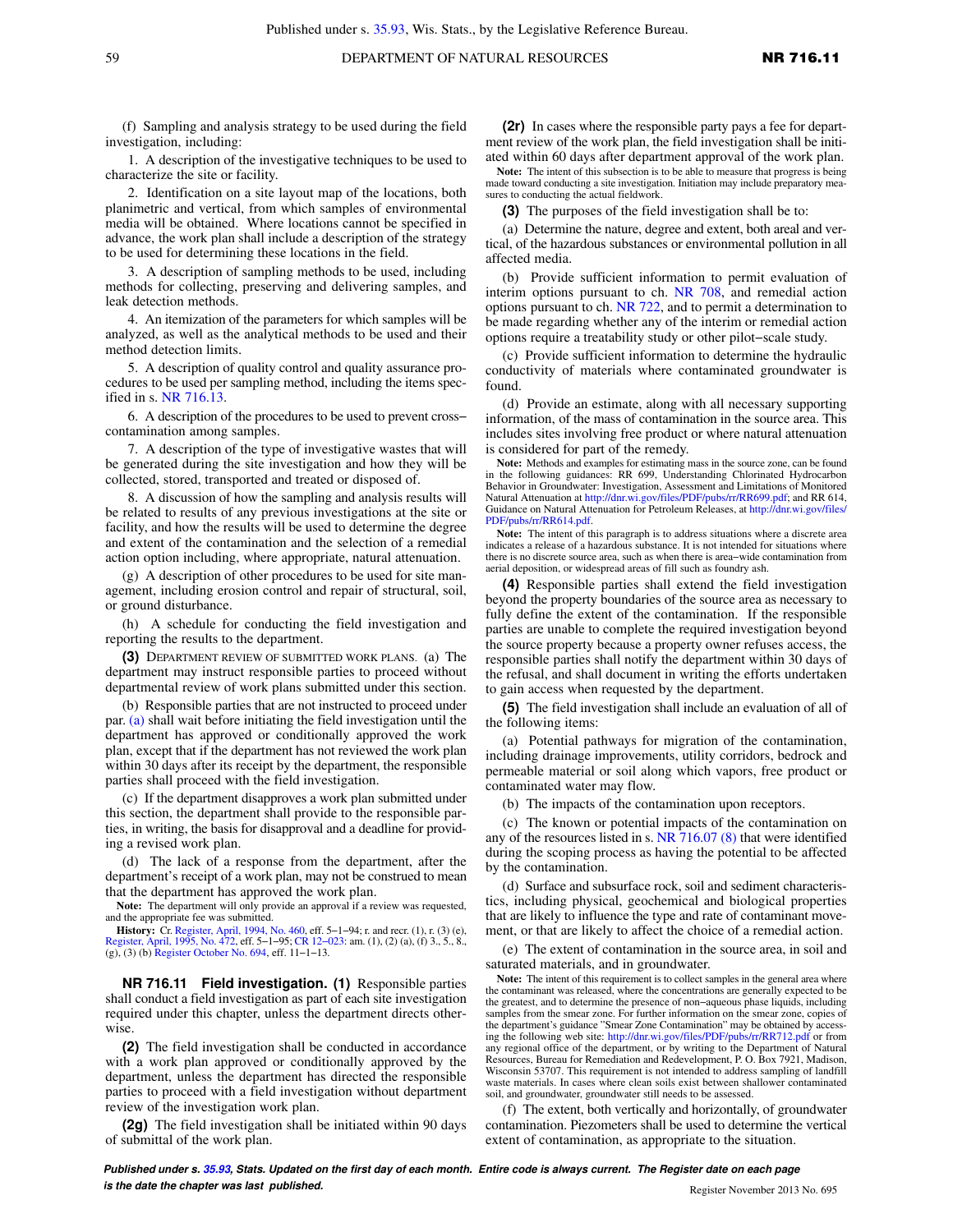**Note:** The use of piezometers may not be appropriate for all situations, including at the source area, or where a documented upward gradient exists downgradient of a source area.

(g) The presence and concentration of vapors sub−slab, when investigation of soil, soil gas or groundwater indicates that vapors may migrate to the foundation of an occupied building, taking into account the biodegradability of vapors, preferential pathways of vapor movement, or other physical or chemical factors affecting vapor movement into occupied buildings.

(h) The presence and concentration of vapors in indoor air, when it is necessary to determine the impact on an occupied structure considering applicable attenuation factors, land use, building size and other site−specific factors that affect exposure to vapor.

**Note:** Indoor air samples are expected to be collected and analyzed in most cases where vapor migration into an occupied residential setting is likely. A residential setting may include single or multiple family housing, and educational, childcare, and elder care facilities. Sampling and analysis is conducted to determine levels of the contaminants of concern. Indoor air sampling is not recommended in locations where the contaminant of concern is currently used in commercial or industrial operations.

**(6)** Responsible parties shall manage investigative wastes in a manner that will not pose a threat to public health, safety, or welfare or the environment, and which is consistent with state and federal regulations.

**(7)** Responsible parties shall label all drums containing investigative wastes, including drill cuttings and purge water, with the Bureau for Remediation and Redevelopment Tracking System activity number for the site, the site name, boring or well number, initial date of collection, and the contents.

**History:** Cr. [Register, April, 1994, No. 460](https://docs.legis.wisconsin.gov/document/register/460/B/toc), eff. 5–1–94; am. (3) (b), [Register,](https://docs.legis.wisconsin.gov/document/register/472/B/toc) [April, 1995, No. 472](https://docs.legis.wisconsin.gov/document/register/472/B/toc), eff. 5–1–95; emerg. cr. (3) (c), am. (5) (a), eff. 5–1–95; emerg. cr. (3) (c), am. (5) (a), eff. 5–18–00; cr. (3), eg

**NR 716.13 Sampling and analysis requirements. (1)** Responsible parties shall use laboratory analyses of environmental media samples which are collected, handled and analyzed in compliance with subs.  $(2)$  to  $(17)$  to confirm the nature and extent and evaluate the impacts of contamination, if a field investigation is required under s. [NR 716.11 \(1\)](https://docs.legis.wisconsin.gov/document/administrativecode/NR%20716.11(1)). Analytical methods used shall be suitable for the matrix, type of analyte, expected level of analyte, regulatory limit, and potential interferences in the samples to be tested.

**(2)** All chemical and physical analyses for which accreditation is available under ch. [NR 149](https://docs.legis.wisconsin.gov/document/administrativecode/ch.%20NR%20149) shall be conducted by a laboratory accredited under ch. [NR 149](https://docs.legis.wisconsin.gov/document/administrativecode/ch.%20NR%20149).

**(3)** Responsible parties may use non–laboratory methods of sample analysis, including field screening with a photoionization detector or flame ionization detector, analysis with a field gas chromatograph, geophysical or downhole probe surveying, non–certified mobile laboratory analysis, immunoassays and other appropriate methods, to supplement the information derived from laboratory analysis of samples. If non–laboratory methods are used at a location from which a laboratory sample is collected, responsible parties shall use separate samples for the non–laboratory and the laboratory analyses, unless the target compound is not subject to loss or alteration through sample handling.

**(4)** All soil samples obtained during the field investigation for the purpose of defining the degree and extent of the contamination shall be discrete, not composite, samples, unless the department explicitly approves in advance composite sampling for a specific site situation.

**(5)** Maximum holding times for soils shall be in accordance with the sampling method, sample storage container, and analytical methods used.

**(6)** Responsible parties shall provide for the following quality control and quality assurance procedures, at a minimum, when collecting samples for laboratory analysis for a field investigation conducted under this chapter:

(a) Chain of custody shall be documented from the time of sample collection to the receipt of the sample by the analytical laboratory. Chain of custody documentation shall be in compliance

with ch. [NR 149](https://docs.legis.wisconsin.gov/document/administrativecode/ch.%20NR%20149), and shall be submitted to the department with the sample results.

(b) For soil samples, one temperature blank for every shipping container of samples that require cooling for preservation, unless samples are received by the laboratory on ice, unless another temperature is required by the analytical method used.

(c) For water samples:

1. One replicate sample for every 10 or less samples.

2. One equipment blank for every 10 or less samples, unless dedicated sampling equipment is used to prevent cross−contamination.

3. One trip blank for each shipping container that contained volatile samples.

4. One temperature blank for every shipping container of samples that require cooling for preservation, unless samples are shipped on ice.

(d) Decontamination of all sampling instruments between each sampling event, unless dedicated or disposable sampling devices are used in a manner that prevents cross contamination or other unintended contamination of samples.

**(7)** Responsible parties shall ensure that the following items are documented during the field investigation and are made available to the department upon request:

(a) Procedures for sampling and all other routine activities associated with the site investigation.

(b) A log of all routine and non−routine maintenance and calibrations performed on all instruments used during the field investigation.

(c) Field notes describing in detail the sequence of activities that took place during the field investigation.

**(8)** For soil and water samples, the reporting limit for volatile organic compound analysis and petroleum volatile organic compound analysis shall be the method detection limit for the analytical method used. If the results are less than the method detection limit, the results shall be reported as less than the method detection limit, rather than no detect. Qualifiers used for the data shall also be reported.

**Note:** Section [NR 140.16 \(2\) \(c\)](https://docs.legis.wisconsin.gov/document/administrativecode/NR%20140.16(2)(c)) requires that the analytical method selected meet one of the following criteria: 1) has a limit of detection and limit of quantitation below the preventive action limit or 2) produces the lowest available limit of detection and limit of quantitation if the limit of detection and limit of quantitation are above the preventive action limit. In addition, s. [NR 140.14 \(3\)](https://docs.legis.wisconsin.gov/document/administrativecode/NR%20140.14(3)) specifies whether a standard has been attained or exceeded if a preventive action limit or enforcement standard is equal to or less than the limit of quantitation.

Note: Chapter [NR 720](https://docs.legis.wisconsin.gov/document/administrativecode/ch.%20NR%20720) specifies whether a soil cleanup standard has been exceeded if the standard is at or below the limit of quantitation.

**(9)** Responsible parties shall ensure that drinking water samples are collected, handled and analyzed according to the procedures specified in ch. [NR 809.](https://docs.legis.wisconsin.gov/document/administrativecode/ch.%20NR%20809)

**(10)** Responsible parties shall ensure that groundwater samples are collected and handled according to the procedures specified in s. [NR 140.16 \(1\)](https://docs.legis.wisconsin.gov/document/administrativecode/NR%20140.16(1)), unless the department approves the use of an alternative procedure. The department may approve the use of an alternative procedure from one of the authoritative sources listed in ch. [NR 149 Appendix III](https://docs.legis.wisconsin.gov/document/administrativecode/ch.%20NR%20149%20Appendix%20III), or an alternate test procedure approved by the U.S. EPA, or, if the department determines that an appropriate procedure is not available, from another source. Alternative procedures may include the most recent published method, or an older published version deemed acceptable by the department on the basis of the objectives of the data collection. Responsible parties shall select an analytical method that is suitable for the matrix, type of analyte, expected level of analyte, regulatory limit, and potential interferences in the sample to be tested.

Note: Examples of suitable analytical methods for VOCs and PVOCs in ground-water include EPA methods 5030B/8260B, EPA Method 8310 or 8270C−SIM or 8270D−SIM for PAHs, EPA method 3510C/8082A or 3520C/8082A for PCBs, EPA Method 3020A/6020A or 3010A/6020A for Pb, EPA Method 3020A/6020A for Cd, and EPA Method 1664 (Revision B) for oil and grease.

**(11)** Soil samples collected for analysis of volatile organic compounds for compliance with chs. [NR 700](https://docs.legis.wisconsin.gov/document/administrativecode/ch.%20NR%20700) to [754](https://docs.legis.wisconsin.gov/document/administrativecode/ch.%20NR%20754) shall be pre-

**Published under s. [35.93,](https://docs.legis.wisconsin.gov/document/statutes/35.93) Stats. Updated on the first day of each month. Entire code is always current. The Register date on each page is the date the chapter was last published.** Register November 2013 No. 695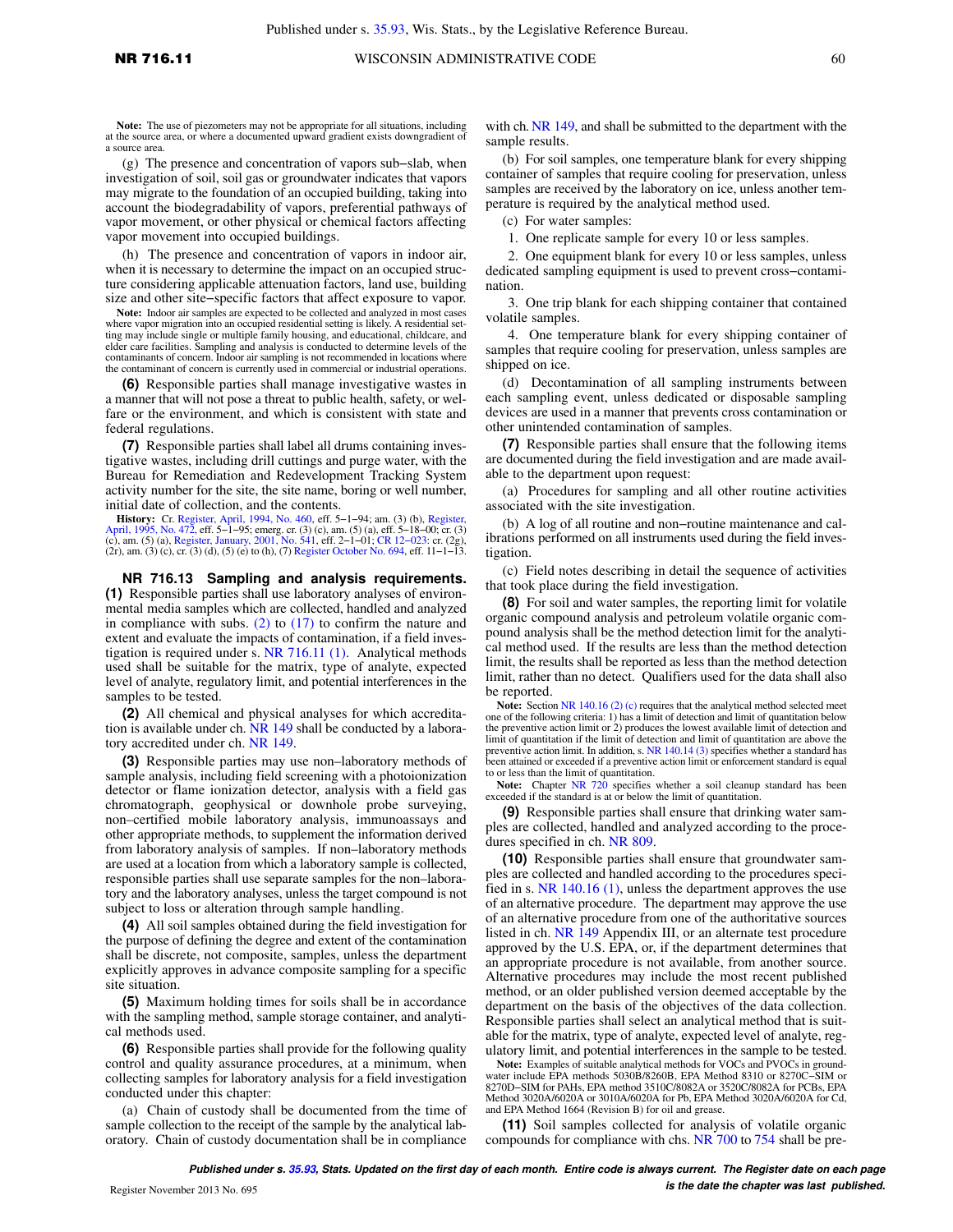served immediately after collection to minimize volatilization of contaminants from the sample to the greatest extent possible. Preservation techniques used shall be according to the analytical method to be used. Sampling techniques shall be used that minimize volatilization from the sample. Extraction techniques shall be according to the analytical method selected. Analytical methods used shall be suitable for the matrix, type of analyte, expected level of analyte, regulatory limit, and potential interferences in the samples to be tested.

**Note:** Suitable preservation, extraction and analytical methods include those found in method SW 5035A in "Test Methods for Evaluating Solid Waste (SW−846)," and in the "Modified GRO, Method for Determining Gasoline Range Organics" (GRO for screening purposes). Other techniques may be found in the List of Authoritative Sources, ch. [NR 149 Appendix III](https://docs.legis.wisconsin.gov/document/administrativecode/ch.%20NR%20149%20Appendix%20III).

**(12)** Responsible parties shall ensure that other samples taken for analysis are collected, handled and analyzed according to the procedures specified in "SW–846: Test Methods for Evaluating Solid Waste", "The Third Edition of SW 846, as amended by Final Updates I, II, IIA, IIB, III, IIIA, IIIB, and IV," published by the U.S. EPA, unless the department approves the use of an alternative procedure. The department may approve the use of an alternative procedure from one of the authoritative sources listed in ch. [NR](https://docs.legis.wisconsin.gov/document/administrativecode/ch.%20NR%20149%20Appendix%20III) [149 Appendix III,](https://docs.legis.wisconsin.gov/document/administrativecode/ch.%20NR%20149%20Appendix%20III) an alternate test procedure approved by the U.S. EPA, or, if the department determines that an appropriate procedure is neither available from "SW–846: Test Methods for Evaluating Solid Waste" nor from one of the authoritative sources listed in ch. [NR 149 Appendix III,](https://docs.legis.wisconsin.gov/document/administrativecode/ch.%20NR%20149%20Appendix%20III) from another source.

**Note:** Copies of "SW–846: Test Methods for Evaluating Solid Waste" are available for inspection at the offices of the department of natural resources, the secretary of state, and the revisor of statutes. Copies may be obtained from the Government Printing Office, Room 190, Federal Building, 517 East Wisconsin Avenue, Milwaukee, WI 53202 and may be accessed at the following web site: [http://www.epa.gov/](http://www.epa.gov/epaoswer/hazwaste/test/main.htm) [epaoswer/hazwaste/test/main.htm](http://www.epa.gov/epaoswer/hazwaste/test/main.htm). Other suitable procedures may include revised SW−846 methods found at the EPA Office of Solid Waste Methods Web Site,

**(13)** Responsible parties shall collect samples and provide an analysis for the geochemical indicators and parameters, where natural attenuation is potentially a remedy or part of a remedy. These may include dissolved oxygen, nitrate, dissolved manganese, total and ferrous iron, sulfate and methane, alkalinity, oxidation reduction potential, pH, temperature, and conductivity.

**(14)** (a) Responsible parties shall inspect monitoring wells installed for field investigations conducted under this chapter at least annually to verify the integrity of the well labels, lock and seal, and to determine whether the wells are providing a conduit to the subsurface, and shall take action to repair or abandon the well if necessary in accordance with ch. [NR 141.](https://docs.legis.wisconsin.gov/document/administrativecode/ch.%20NR%20141)

(b) Flush mounted wells shall include a magnet placed in the void between the cover and the annular space seal. In cases where flush−mounted wells are not used, wells installed in areas potentially subject to damage from vehicle traffic shall include appropriate protective traffic posts next to the well.

**Note:** Traffic posts can vary in design. Normally, properly anchored concrete filled metal posts should be used to protect wells. The magnet may aid in locating wells for abandonment.

**(15)** Responsible parties shall measure and record to the nearest 0.01 foot the static water level elevation in each groundwater monitoring well prior to obtaining a groundwater sample from the well. The measurement point shall be the top of the well casing and shall be identified on the well itself if the top of the casing is not level.

Note: Section [NR 141.065 \(2\)](https://docs.legis.wisconsin.gov/document/administrativecode/NR%20141.065(2)) requires that the top of the well casing be referenced to the nearest benchmark for the national geodetic survey datum to an accuracy of 0.01 feet.

**(16)** Where site investigation data or other information indicate it is appropriate, or when directed to do so by the department, responsible parties shall make a good faith effort to sample public or private water supply wells as part of a regular monitoring program or to determine the extent of groundwater contamination, or both. Private and public water supply wells to be sampled shall include:

(a) Those wells that are known or suspected to be affected by the groundwater contamination.

(b) Other wells that the department determines have the potential to be affected by the groundwater contamination.

**(17)** If the responsible parties are unable to sample a public or private well because the property owner refuses access, the responsible parties shall notify the department within 30 days of the refusal, and shall document in writing the efforts undertaken to gain access when requested by the department.

**History:** Cr. [Register, April, 1994, No. 460](https://docs.legis.wisconsin.gov/document/register/460/B/toc), eff. 5−1−94; [CR 12−023:](https://docs.legis.wisconsin.gov/document/cr/2012/23) r. and recr. [Register October No. 694](https://docs.legis.wisconsin.gov/document/register/694/B/toc), eff. 11−1−13.

**NR 716.14 Sample results notification requirements. (1)** SAMPLES FROM WATER SUPPLY WELLS. Responsible parties shall report all water supply well sampling results to the department and to the well owner, and occupant as applicable, within 10 business days after receiving the sampling results. The report to the department shall include the Wisconsin unique well number for drinking water wells, a preliminary analysis of the cause and significance of any contaminant concentrations observed in the samples and an identification of any substances that attain or exceed ch. [NR 140](https://docs.legis.wisconsin.gov/document/administrativecode/ch.%20NR%20140) preventive action limits, as well as any other substances observed in the samples for which there are no ch. [NR 140](https://docs.legis.wisconsin.gov/document/administrativecode/ch.%20NR%20140) groundwater quality standards. The responsible party shall notify both the remediation and redevelopment project manager and the regional drinking and groundwater specialist or water supply engineer of all water supply well sample results.

Note: The appropriate remediation and redevelopment project manager can be determined for the site in question at [http://dnr.wi.gov/topic/Brownfields/docu](http://dnr.wi.gov/topic/Brownfields/documents/rr/county.pdf)[ments/rr/county.pdf](http://dnr.wi.gov/topic/Brownfields/documents/rr/county.pdf) The appropriate regional drinking and groundwater specialist or water supply engineer can be determined by viewing the staff listing at [http://dnr.wi.](http://dnr.wi.gov/topic/DrinkingWater/contact.html) [gov/topic/DrinkingWater/contact.html](http://dnr.wi.gov/topic/DrinkingWater/contact.html).

**Note:** The department will provide information to well owners of the results of sampling in accordance with manual code 4822.1

**(2)** SAMPLES FROM OTHER MEDIA. Responsible parties shall report all sampling results other than those for water supply wells, to the department and to the property owner, and occupants as appropriate, of the property from which the samples were collected, including the source property owner if the person conducting the investigation is not the property owner, within 10 business days of receiving the sample results.

(a) The report to the department shall include a preliminary analysis of the cause and significance of any contaminant concentrations observed in the sample, a list of names and addresses of those receiving a sampling notification, and the date of the sampling event and mailing.

(b) The written notification to an affected property owner, and occupant as appropriate, shall include information about how additional information may be obtained, in accordance with s. [NR](https://docs.legis.wisconsin.gov/document/administrativecode/NR%20714.05(5)) [714.05 \(5\)](https://docs.legis.wisconsin.gov/document/administrativecode/NR%20714.05(5)). The department may waive the notification of occupants in limited situations, upon request.

(c) In addition, the notification to the property owners, and occupants as appropriate, shall include all the following information, in a letter or using a form provided by the department:

1. Responsible party name, address, and phone number.

- 2. Site name and source property address.
- 3. Department BRRTS number.
- 4. Department contact person name and phone number.

5. Reason for sampling, which may include routine sampling, and sampling to determine an immediate health concern, including the ingestion, inhalation, and dermal contact pathways.

6. Contaminant type.

7. Sample type, which may include groundwater, soil, sediment, soil vapor, outdoor or ambient air, and indoor air.

8. A map showing the sampling locations, which meets the requirements of s. NR 716.15  $(4)$ .

9. Collection date, specific contaminant levels per location, and whether the sample results attain or exceed state standards. A data table shall be used when multiple sample results are included.

**Published under s. [35.93,](https://docs.legis.wisconsin.gov/document/statutes/35.93) Stats. Updated on the first day of each month. Entire code is always current. The Register date on each page is the date the chapter was last published. is the date the chapter was last published.** Register November 2013 No. 695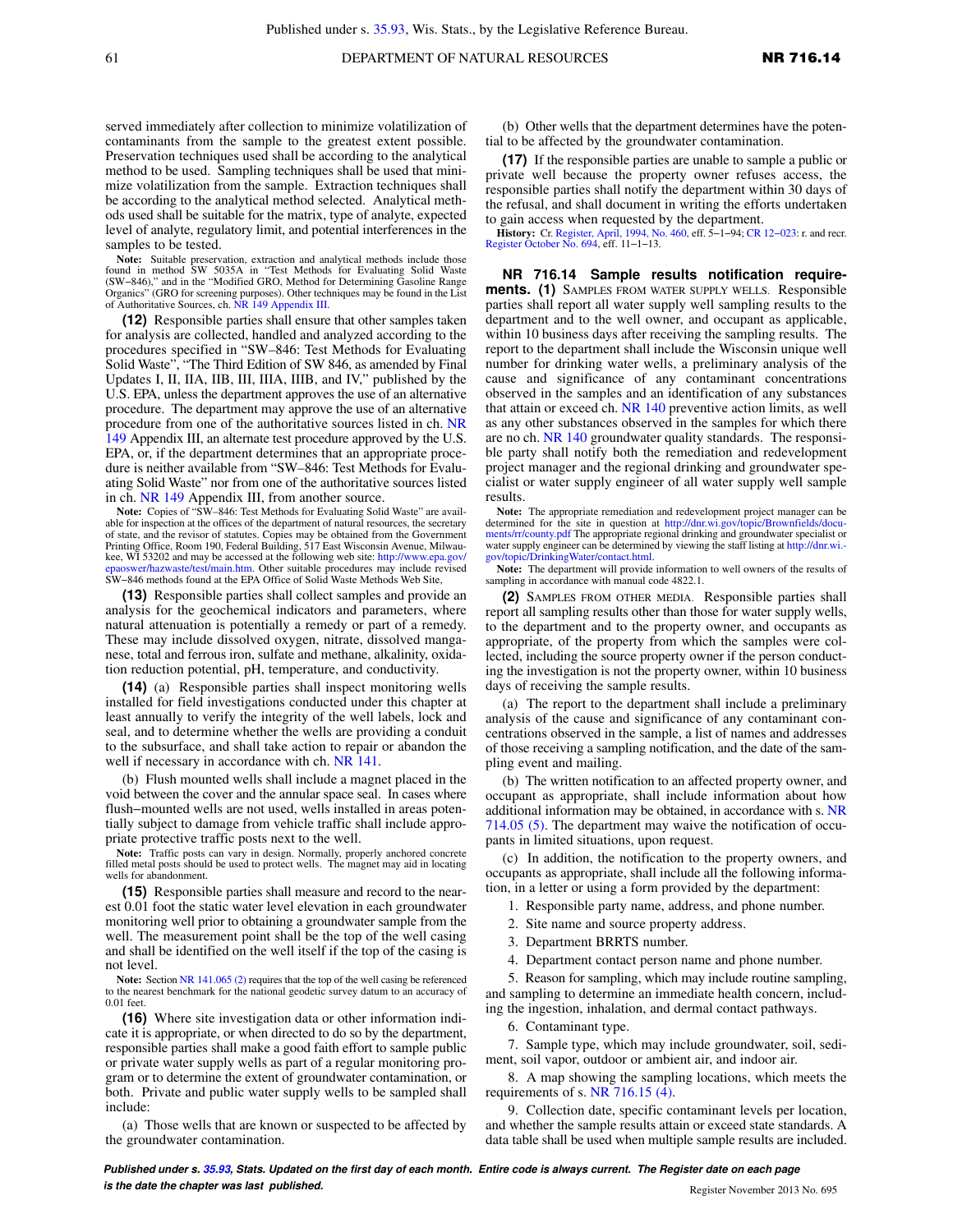10. A copy of the results from the laboratory attached to the notification.

Note: Notification of sampling results is intended for those samples taken from a property including results from both routine and long–term monitoring and those of a more immediate health or welfare concern to a property owner, or occupant as appropriate. Examples of sampling to determine the presence of an immediate public health or welfare concern are from potable wells, indoor air, surface soil, and soil vapor beneath an occupied structure. "All sampling results" means the results that show detections of contaminants as well as those that do not show detections.

**Note:** Assistance in evaluating the impact and meaning of the sample results may be requested of the department project manager or drinking water staff, or from staff with the Division of Public Health, with the Department of Health Services.

**Note:** The notification to occupants is not intended for situations where there are multiple units or a frequent change in occupancy.

**Note:** The form on which to provide sample results, "Sample Results Notification," Form 4400−249, can be found at [http://dnr.wi.gov/topic/Brownfields/Pub](http://dnr.wi.gov/topic/Brownfields/Pubs.html)[s.html](http://dnr.wi.gov/topic/Brownfields/Pubs.html).

**(3)** The department may approve of a different notification schedule on a case−by−case basis.

**Note:** In cases where routine monitoring is conducted, and where results are not expected to be of immediate health or welfare concern, the department may consider other schedules, such as quarterly or with the semi−annual status reports to be sufficient.

**(4)** The responsible party shall take the actions necessary to ensure any new occupants are also informed of the pertinent information required under s. [NR 716.14 \(2\) \(c\)](https://docs.legis.wisconsin.gov/document/administrativecode/NR%20716.14(2)(c)).

**History:** [CR 12−023](https://docs.legis.wisconsin.gov/document/cr/2012/23): cr. [Register October No. 694,](https://docs.legis.wisconsin.gov/document/register/694/B/toc) eff. 11−1−13.

**NR 716.15 Site investigation report. (1)** REPORT REQUIREMENT. (a) *Timeline.* Unless otherwise approved by the department, responsible parties shall submit a site investigation report to the department within 60 days after completion of the field investigation and receipt of laboratory data.

(b) *Number of copies.* One paper copy and one electronic copy of the report shall be submitted to the department, unless otherwise directed by the department, in accordance with s. [NR 700.11](https://docs.legis.wisconsin.gov/document/administrativecode/NR%20700.11(3g))  $(3g)$ 

**Note:** Electronic copies should be submitted in the Adobe Portable Document Format (PDF) on optical disk media. Guidance on electronic submittals can be accessed at [http://dnr.wi.gov/files/PDF/pubs/rr/RR690.pdf.](http://dnr.wi.gov/files/PDF/pubs/rr/RR690.pdf)

**Note:** The department strongly recommends the use of 2−sided copies for the paper copy of the report, and the use of accordion folders for larger reports instead of 3−ring binders, to help address file space issues.

**(2)** REPORT CONTENTS. The site investigation report shall include all of the following information required under this subsection, and under subs.  $(3)$  to  $(6)$ :

(a) *Cover letter.* A letter referencing the department's identification number for the site or facility and stating the purpose of the submittal and the desired department action or response.

(b) *Executive summary.* A brief narrative describing the site investigation results, conclusions and recommendations for future actions, and the certification required under s. [NR 712.09.](https://docs.legis.wisconsin.gov/document/administrativecode/NR%20712.09)

(c) *General information.* 1. Project title and purpose.

2. Name, address, e−mail address, and telephone number of the present property owner, lessee, operator, and any individual or company responsible for the contamination.

3. Name, address, e−mail address, and telephone number of any consultants or contractors involved with the response action at the site or facility.

4. Site or facility name, address, and location by quarter–quarter section, township, range, and county, along with the Wisconsin Transverse Mercator coordinates for the site. The location of the property and the contamination shall be given in sufficient detail to allow department personnel to inspect the property and the contaminated area.

Note: The requirements for locating monitoring wells are contained in s. [NR](https://docs.legis.wisconsin.gov/document/administrativecode/NR%20141.065) [141.065.](https://docs.legis.wisconsin.gov/document/administrativecode/NR%20141.065) Specifically regarding areal location, this section requires that the wells be shown on a plan map with a grid system that is located according to latitude and longitude, or according to a state plane coordinate system. The plan map must show the<br>exact location of the installed well on a horizontal g within one foot.

5. Location maps which meet the requirements of sub. [\(4\).](https://docs.legis.wisconsin.gov/document/administrativecode/NR%20716.15(4))

6. In addition to any other site layout maps, one site layout map which depicts the site's property boundaries, named and unnamed roads or access points, surface water features, underground utilities, buildings, public and private wells, land uses on adjacent properties, and known and potential hazardous substance sources.

7. The geographic positions of all properties within and partially within the contaminated site boundaries, which have been directly located or interpolated from other features on a base map of 1:24000 scale or finer, or which were obtained using differentially corrected global positioning system data or another method of similar or superior accuracy that have been approved by the department. The geographic position data shall be obtained and submitted to the department in accordance with the requirements in sub. [\(5\) \(d\).](https://docs.legis.wisconsin.gov/document/administrativecode/NR%20716.15(5)(d))

(d) *Background information.* Descriptions of the following:

1. Activities or events at or near the site or facility which had the potential to affect public health, safety, or welfare or the environment, including time, duration, type, and amounts of hazardous substance discharges.

2. Any previous discharges or response actions and the relevant dates.

3. Response action activities to date, with references to any previous reports concerning response action activities on the site or facility.

4. Any other information relevant to the response action.

(e) *Methods of investigation.* Descriptions of investigative techniques used to characterize the site or facility, including subsurface boring and probe methods; monitoring well construction, installation, and development procedures; well and aquifer testing methods; modeling techniques; sample collection, handling, and analysis techniques; and leak detection methods. Where procedures were performed in accordance with methods described in a work plan for the same investigation that was previously submitted to the department or in exact accordance with published departmental guidance, the site investigation report may omit detailed descriptions by referring to the work plan or the department guidance in which the methods were described. Where procedures differed from methods described in the work plan, the site investigation report shall include a description of the procedures used.

**(3)** RESULTS. The site investigation report shall include a detailed narrative description of the results of the site investigation, references to all appropriate visual aids under sub. [\(4\),](https://docs.legis.wisconsin.gov/document/administrativecode/NR%20716.15(4)) and shall include all of the following:

(a) The information collected during the scoping stage of the investigation conducted pursuant to s. [NR 716.07](https://docs.legis.wisconsin.gov/document/administrativecode/NR%20716.07).

(b) A description of the sequence of activities that took place during the site investigation.

(c) All field measurements, observations, and sampling data generated during the site investigation, including data from non–laboratory sample analyses. Laboratory data shall include laboratory name, location from which each sample was obtained, date each sample was obtained, date each sample was extracted and analyzed, analytical method used by the laboratory, parameters tested for, the method detection limit, the analytical result for each sample, and whether other compounds not specifically tested for were observed in significant quantities. Relevant and significant sample results and field measurements shall be compiled in tabular form and at corresponding sampling locations noted on a site layout map.

(d) Where laboratory results are significantly inconsistent with field observations or non–laboratory method results, a clear evaluation of the reason for the inconsistency and an indication of whether resampling or additional quality control procedures are needed.

**Published under s. [35.93,](https://docs.legis.wisconsin.gov/document/statutes/35.93) Stats. Updated on the first day of each month. Entire code is always current. The Register date on each page is the date the chapter was last published.** Register November 2013 No. 695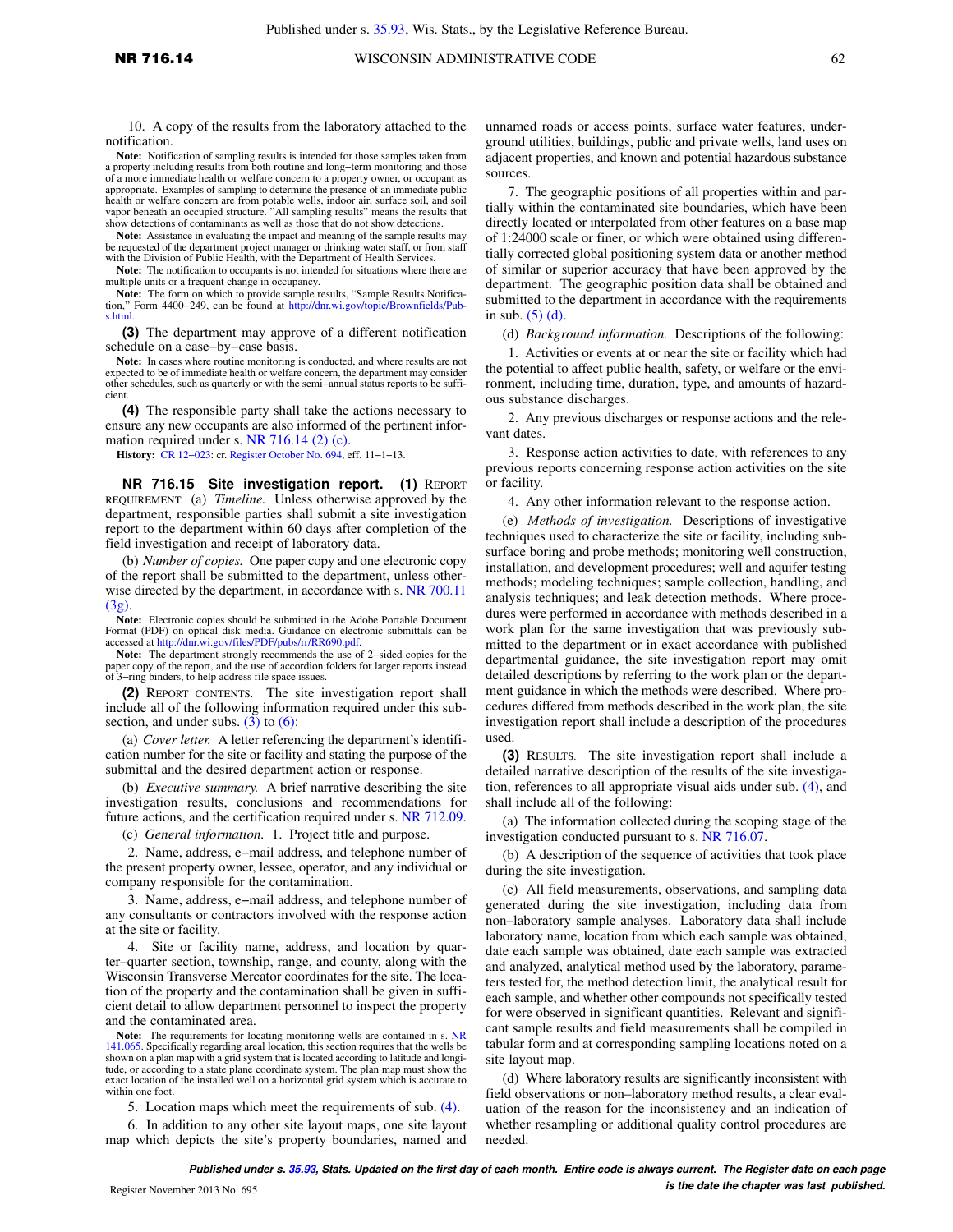(e) For sites or facilities with 3 or more water table observation wells, a discussion of the depth to the water table, groundwater flow directions, rates, and any variations.

(f) A discussion of the stratigraphy of the site. Identify soil and rock types at the site and the contaminant source location. Include a description of moisture contents, high and low water table elevations, and the location of any smear zone.

(g) A discussion of the contaminants and impacts on each environmental medium.

(h) Interpretations of the data generated at the site or facility sufficient to characterize the geologic and hydrogeologic characteristics of the site or facility, the areal and vertical degree and extent of hazardous substances in all environmental media, and the impacts of the contamination to all potential receptors.

(i) The hydraulic conductivity of materials where contaminated groundwater is found.

**(4)** VISUAL AIDS. The site investigation report shall include all maps, figures, tables, graphs, photographs, and completed forms that are necessary to clarify and support results and interpretations. Visual aids shall present information in legible formats, shall be referenced in the report text, and shall meet all of the following requirements:

(a) *General Requirements.* Maps, plan sheets, drawings, cross sections and fence diagrams shall:

1. Be of appropriate scale to show all required details with sufficient clarity.

2. Have a figure number, title, north arrow, and legend of all symbols used, contain graphic horizontal and vertical scales, specify drafting or origination dates, and indicate the source if not an original design.

**Note:** The source means the company or name of the original preparer of the visual aid.

3. Use national geodetic survey data as the basis for all elevations.

4. Use a distinguishing symbol, such as a dashed line or question mark, to depict inferred or questionable data.

(b) *Water table and potentiometric surface maps.* For water table maps and potentiometric surface maps, depict water level elevations measured on the same day, indicate the date of measurement on the map, and indicate apparent flow direction.

1. For sites or facilities with 3 or more water table observation wells, include a map depicting the elevation of the water table and the apparent direction of groundwater flow, with additional water table maps as necessary to depict significant variations in water table elevation or groundwater flow direction.

2. For potentiometric surface maps, additionally depict measurements taken from piezometers with similar screen lengths that intersect the same geologic zone and depth, and indicate any vertical gradients as well as the location and type of any confining layers. For sites with 3 or more piezometers, include a potentiometric surface map, with the apparent direction of groundwater flow, with additional potentiometric maps as necessary to depict significant variation in levels or flow direction.

(c) *Isoconcentration maps.* For isoconcentration maps, depict the hazardous substances, concentrations, the environmental medium, the date measured and the unit of measurement. Submit isoconcentration maps of hazardous substance concentrations in each environmental medium, as appropriate to the scope and complexity of the site and where sufficient data are available to estimate meaningful isoconcentrations. For groundwater, use the appropriate groundwater elevation map as the base map.

(d) *Cross sections.* For sites or facilities with 2 or more soil borings, include one or more geologic cross sections.

1. Cross sections shall include a reduced inset diagram of the site layout map indicating the location of the cross section transect, and shall indicate the dates of measurements, stratigraphy, screened intervals of monitoring wells, and water table surface.

2. Include the locations of any confining units; the contaminant source location, vertical and horizontal extent of contamination in both soil and groundwater, and highest and lowest water table and piezometric elevations and screen lengths, as applicable.

(e) *Tables.* Tables shall meet all of the following requirements:

1. Include a table number, title and an explanation of any footnotes marked in the body of the table.

2. Include units of measurement when displaying measured data. When an environmental standard exists for the contaminant, the unit of measurement shall be the same as that used by the department to express the environmental standard.

3. Indicate measurement or sample collection date when displaying measured data or data derived from sampling.

4. Indicate which results equal or exceed environmental standards when displaying analytical results of tests on environmental media for which standards exist.

5. Indicate depth and soil type for soil sample summary tables.

6. For groundwater elevation tables, indicate each well's top and bottom screen elevation.

(f) *Photographs.* Photographs shall be in color, of sufficient size to clearly represent the purpose of the photograph, and shall be labeled by the date, orientation and topic.

(g) *Well and borehole documentation.* All forms shall be completed in accordance with the directions for the applicable form. All of the following department forms, shall be used, where applicable to the site or facility:

1. 4400–89, groundwater monitoring well information.

- 2. 4400–113A, monitoring well construction.
- 3. 4400–113B, monitoring well development.
- 4. 4400–122, soil boring log information.

5. 3300–5B, well/drillhole/borehole abandonment.

**Note:** Copies of these well and borehole documentation forms may be obtained from the following internet sites:

[http://dnr.wi.gov/topic/Groundwater/documents/forms/4400\\_89.pdf,](http://dnr.wi.gov/topic/Groundwater/documents/forms/4400_89.pdf) [http://dnr.wi.gov/topic/Groundwater/documents/forms/4400\\_113\\_1\\_2.pdf](http://dnr.wi.gov/topic/Groundwater/documents/forms/4400_113_1_2.pdf), http://dnr.wi.gov/topic/Groundwater/documents/forms/4400\_122.p <http://dnr.wi.gov/topic/DrinkingWater/documents/forms/3300005.pdf>

(h) *Well construction permits.* Any department of transportation well construction permit for a well, constructed in a right−of− way, shall be submitted with the well construction form.

**(5)** DEED AND LOCATIONAL INFORMATION. All of the following information shall be included in the site investigation report for each property within or partially within the contaminated site boundaries:

(a) A copy of the most recent deed, which includes the legal description.

(b) A copy of the certified survey map or the relevant portion of the recorded plat map for those properties where the legal description in the most recent deed refers to a certified survey map or a recorded plat map.

(c) The parcel identification numbers for each property.

(d) Geographic position*.* All geographic position data shall be obtained and submitted to the department in the site investigation report in accordance with the following requirements:

1. 'Format.' For properties that are not more than 200 feet wide or long, a single point geographic position shall be obtained at least 40 feet within the boundaries of the property, or as close to the center of the property as possible if the property is less than 80 feet wide or long. For properties that are more than 200 feet wide or long, coordinates describing the approximate location of the property's boundaries, forming a polygon, shall be obtained.

2. 'Coordinate system.' Geographic position data shall be originally collected in Wisconsin Transverse Mercator '91 or projected onto Wisconsin Transverse Mercator '91.

**Note:** Information about the Wisconsin Transverse Mercator '91 projection is available on the internet at [http://dnr.wi.gov/maps/gis/wtm8391.html.](http://dnr.wi.gov/maps/gis/wtm8391.html)

**Published under s. [35.93,](https://docs.legis.wisconsin.gov/document/statutes/35.93) Stats. Updated on the first day of each month. Entire code is always current. The Register date on each page is the date the chapter was last published. Conserved Account 2013 No. 695** Register November 2013 No. 695